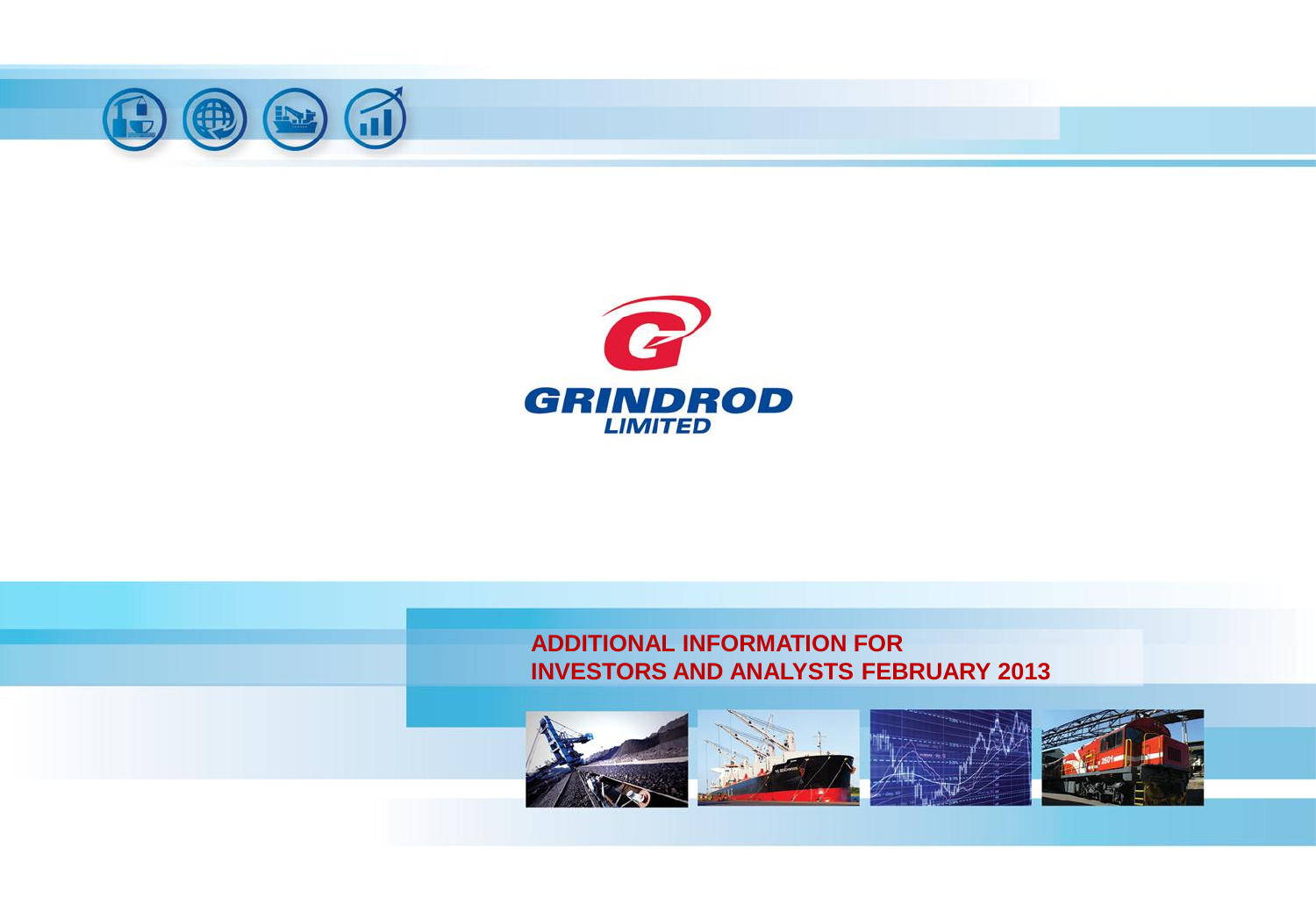## **Segmental balance sheets as at 31 December 2012**



| <b>R'000</b>                        | <b>SHIPPING</b> | <b>FREIGHT</b><br><b>SERVICES</b> | <b>TRADING</b> | <b>FINANCIAL</b><br><b>SERVICES</b> | <b>GROUP</b><br><b>COSTS</b> | <b>TOTAL GROUP</b> |
|-------------------------------------|-----------------|-----------------------------------|----------------|-------------------------------------|------------------------------|--------------------|
| <b>Fixed assets</b>                 | 4 800 098       | 2 107 678                         | 125 280        | 37 114                              | 38 840                       | 7 109 010          |
| Other assets                        | 273 372         | 2 003 801                         | 1 103 425      | 6 204 553                           | 1822008                      | 11 407 159         |
| Current assets excluding cash       | 1 049 744       | 1951194                           | 3 602 343      | 455 674                             | $-13080$                     | 7 045 875          |
| <b>TOTAL ASSETS</b>                 | 6 123 214       | 6 0 6 2 6 7 3                     | 4 8 3 1 0 4 8  | 6 697 341                           | 1847768                      | 25 562 044         |
| Equity                              | (3629353)       | (2912509)                         | (809 671)      | (48968)                             | (1646919)                    | (9488140)          |
| <b>Preference Share Capital</b>     |                 | (299 200)                         | (190 800)      | (250000)                            |                              | (740000)           |
| Net debt                            | (1770622)       | (1448877)                         | (2 122 689)    | (1156151)                           | (34 392)                     | (6532731)          |
| Non-current liabilities             | (64938)         | (148 378)                         | (22 151)       | (4759541)                           | (43089)                      | (5038097)          |
| <b>Current liabilities</b>          | (658 301)       | (1253709)                         | (1685737)      | (41961)                             | (123 368)                    | (3763076)          |
| <b>TOTAL EQUITY AND LIABILITIES</b> | (6123214)       | (6062673)                         | (4831048)      | (6697341)                           | (1847768)                    | (25 562 044)       |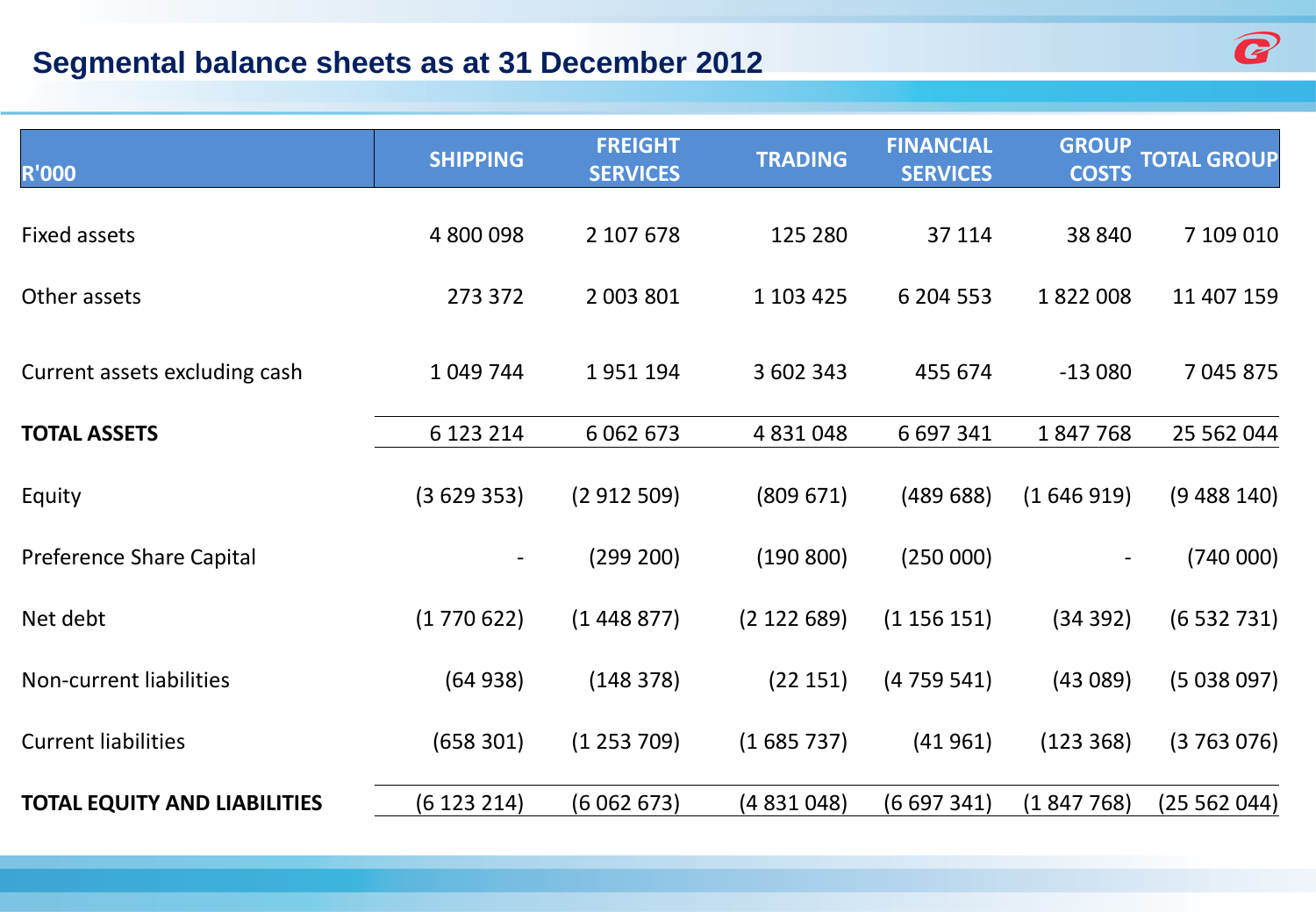| <b>R'000</b>                  | <b>SHIPPING</b> | <b>FREIGHT</b><br><b>SERVICES</b> | <b>TRADING</b> | <b>FINANCIAL</b><br><b>SERVICES</b> | <b>GROUP</b><br><b>COSTS</b> | <b>TOTAL</b><br><b>GROUP</b> |
|-------------------------------|-----------------|-----------------------------------|----------------|-------------------------------------|------------------------------|------------------------------|
|                               |                 |                                   |                |                                     |                              |                              |
| Depreciation and amortisation | 243 236         | 219 911                           | 16 8 45        | 1 3 2 2                             | 3633                         | 484 947                      |
| Net interest                  | 56 036          | 60 534                            | 34 916         | 7490                                | (92445)                      | 66 531                       |
| Preference dividend           | $\mathbf{0}$    | 22 9 19                           | 14 8 97        | 19 3 5 7                            | 124                          | 57 297                       |

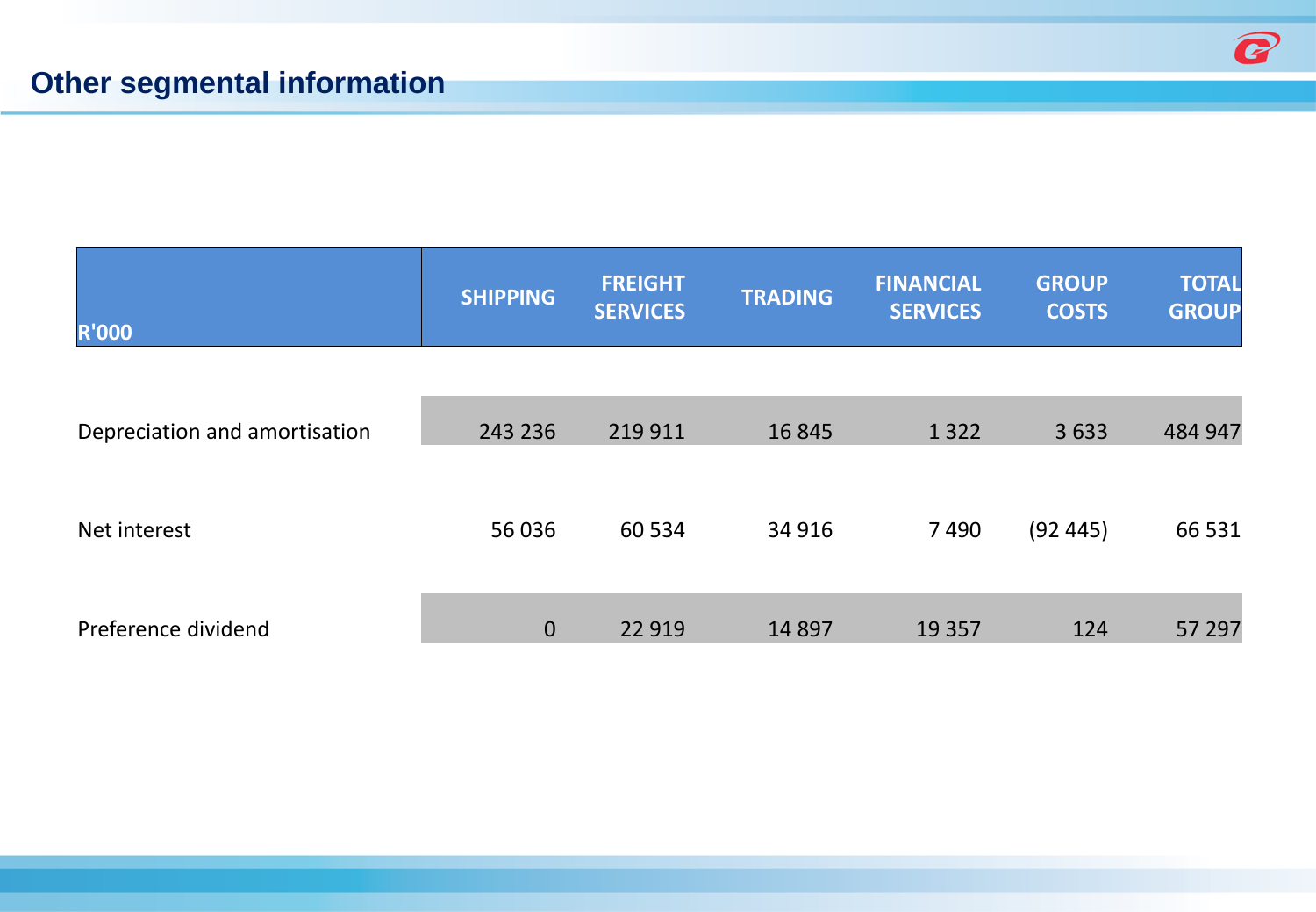

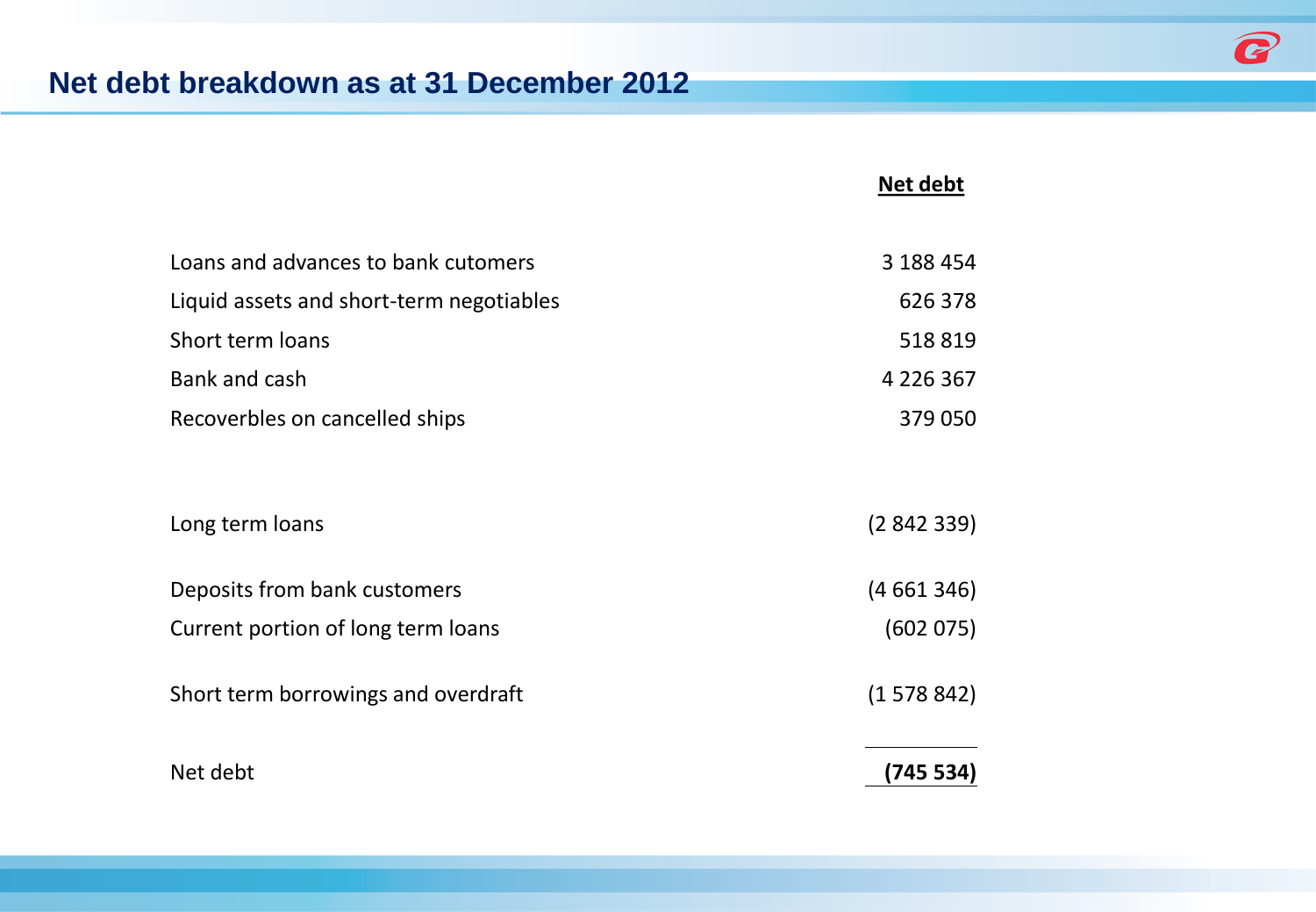# **Freight Services**

**Contribution by business unit**

Please note that these KPIs are as per Management Structure (JV's proportionally consolidated line by line and e.g. revenue will be higher than revenue legal structure (where JVs are added as a one line item (attributable income)

| <b>Freight</b><br><b>Services</b> | Dec<br>2012 |  |
|-----------------------------------|-------------|--|
|                                   |             |  |
| Revenue                           | 3929        |  |
| <b>EBITDA</b>                     | 730         |  |
| Operating<br>income               | 510         |  |
| Attributable<br>income            | 793         |  |
| Operating<br><b>Margins</b>       | 13%         |  |

| <b>Ports and</b><br><b>Terminals</b> | <b>Dec</b><br>2012 |  |
|--------------------------------------|--------------------|--|
|                                      |                    |  |
| Revenue                              | 1692               |  |
| <b>EBITDA</b>                        | 477                |  |
| Operating<br>income                  | 385                |  |
| Attributable<br>income               | 741                |  |
| Operating<br>margin                  | 23%                |  |

| <b>Logistics</b>       | <b>Dec</b><br>2012 |  |
|------------------------|--------------------|--|
|                        |                    |  |
| Revenue                | 2 2 3 7            |  |
| <b>EBITDA</b>          | 253                |  |
| Operating income       | 125                |  |
| Attributable<br>income | 52                 |  |
| Operating margin       | 6%                 |  |

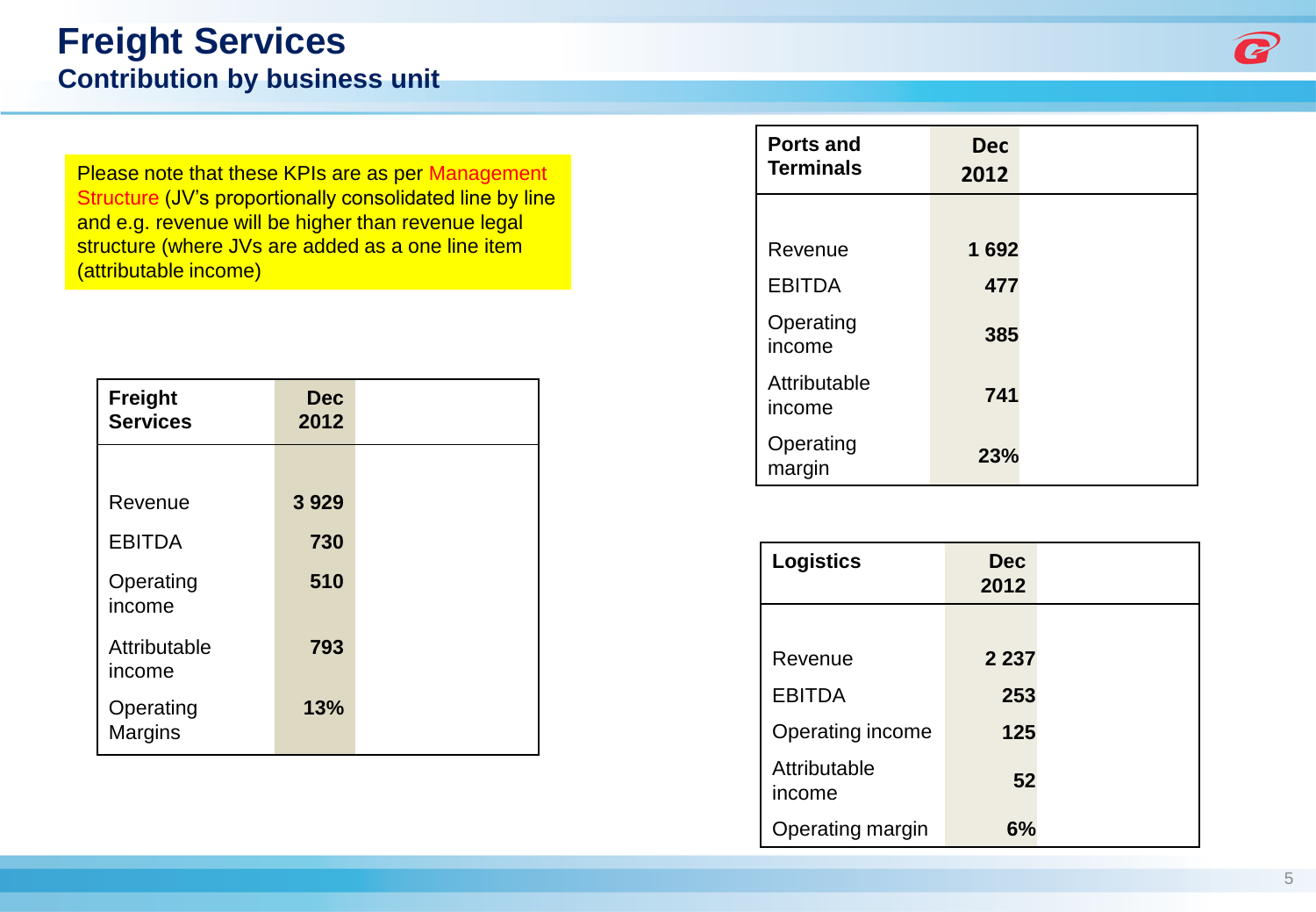



**Trading division volumes incl JV's:** 

**December 2012 : 6 120 500 tonnes vs December 2011 : 8 040 943 tonnes**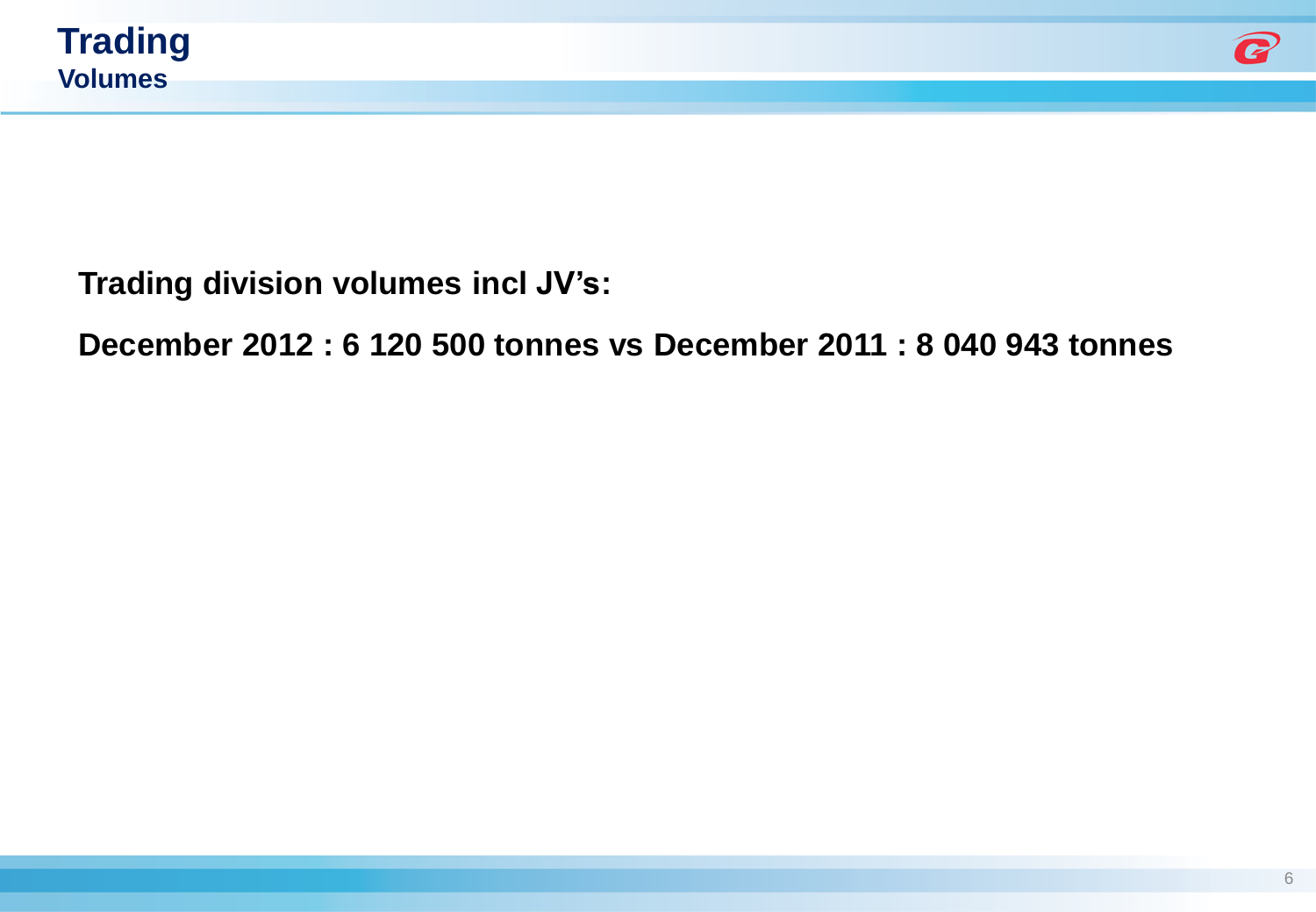#### **Fleet overview (owned and long-term chartered ships)**

| <b>Contracted in at 31.12.2012</b> |                                | <b>Bulk carriers</b> |               |                |                 |                        | <b>Total</b> |                 |        |
|------------------------------------|--------------------------------|----------------------|---------------|----------------|-----------------|------------------------|--------------|-----------------|--------|
|                                    |                                | Handy-<br>size       | Handy-<br>max | <b>Panamax</b> | <b>Capesize</b> | <b>Medium</b><br>range | <b>Small</b> | <b>Chemical</b> |        |
| 2013                               | Number (average)               | 16,4                 | 1,0           | 0,3            | 3,3             | 8,9                    | 4,5          | 2,3             | 36,7   |
|                                    | Cost (US\$/day)                | 9 9 0 0              | 15 400        | 9800           | 25 900          | 14 600                 | 12 600       | 15 600          | 13 300 |
| 2014                               | Number (average)               | 13,7                 | 1,0           |                | 2,4             | 10,5                   | 4,5          | 1,0             | 33,1   |
|                                    | Cost (US\$/day)                | 10 200               | 15 400        |                | 23 100          | 14 800                 | 12 800       | 17 400          | 13 300 |
|                                    | Number (average)               | 13,0                 | 1,0           |                | 2,0             | 10,5                   | 4,5          | 1,0             | 32,0   |
| 2015                               | Cost (US\$/day)                | 10 300               | 15 400        |                | 22 000          | 15 200                 | 13 300       | 17 400          | 13 400 |
| <b>Current fleet</b>               |                                | 15,5                 | 1,0           | 2,0            | 3,0             | 6,5                    | 4,5          | 4,0             | 36,5   |
|                                    | Net number of ships to deliver |                      |               |                |                 |                        |              |                 |        |
|                                    | 2013                           | (0,5)                |               | (2,0)          |                 | 4,0                    |              | (3,0)           | (1,5)  |
|                                    | 2014                           | (2,0)                |               |                | (1,0)           |                        |              |                 | (3,0)  |
|                                    | 2015                           |                      |               |                |                 |                        |              |                 |        |
|                                    | Fleet at end of 2015           | 13,0                 | 1,0           |                | 2,0             | 10,5                   | 4,5          | 1,0             | 32,0   |

\* Charter option extensions and purchase options on 4,5 handysize bulk carriers and 2 panamax bulk carriers are not included in the above numbers as they are not contracted and due to the current shipping market, there is a possibility that they will not be exercised.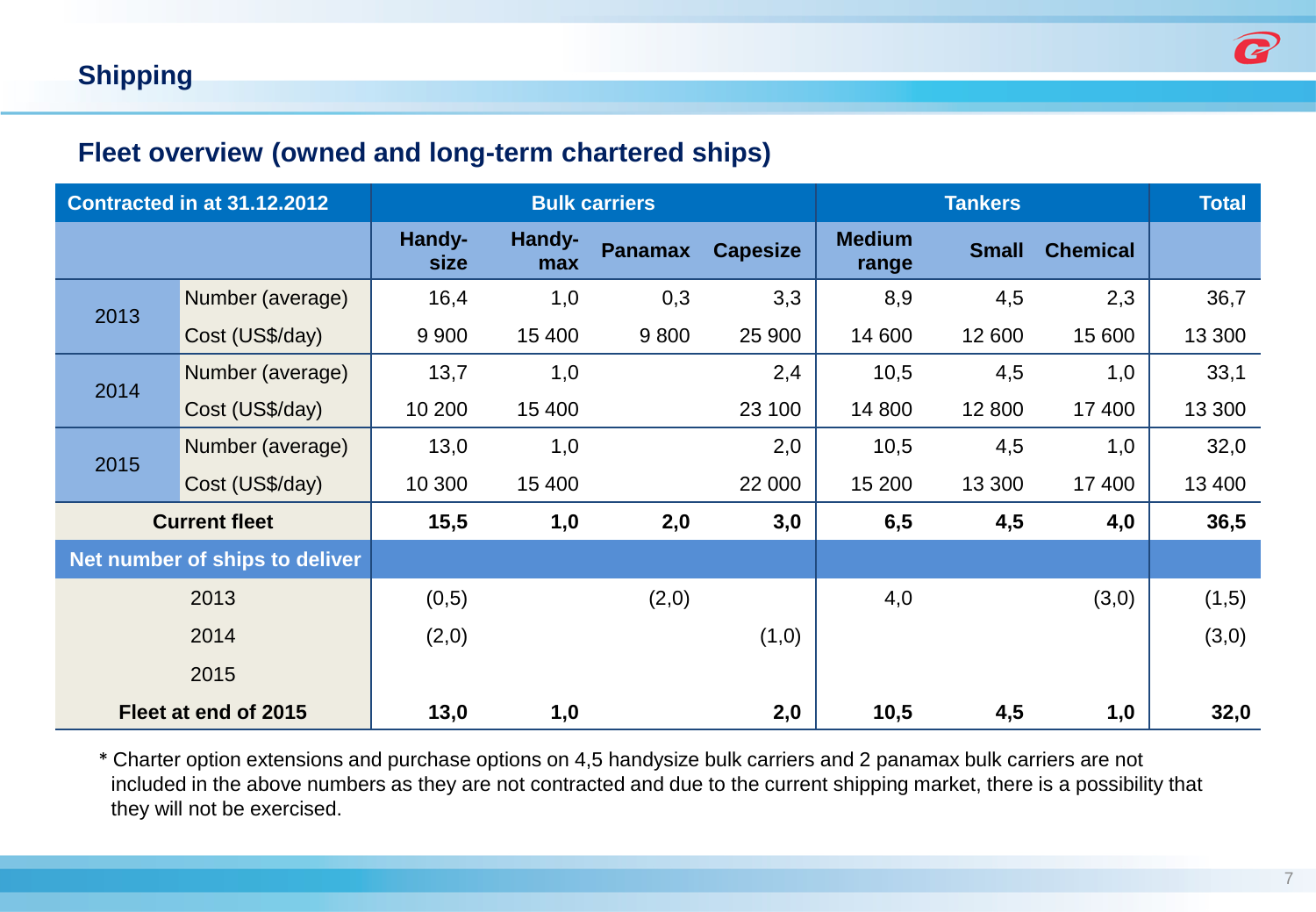#### **Shipping**



#### **Contract cover**

|      | Contracted out at 31.12.2012 | <b>Bulk carriers</b> |               |                |                 | <b>Total</b>           |              |                 |        |
|------|------------------------------|----------------------|---------------|----------------|-----------------|------------------------|--------------|-----------------|--------|
|      |                              | Handy-<br>size       | Handy-<br>max | <b>Panamax</b> | <b>Capesize</b> | <b>Medium</b><br>range | <b>Small</b> | <b>Chemical</b> |        |
| 2013 | Number (average)             | 2,7                  | 1,0           | 0,1            | 2,5             | 2,7                    | 0,9          | 1,7             | 11,6   |
|      | Revenue (US\$/day)           | 11 100               | 9800          | 24 000         | 36 200          | 15 800                 | 9 9 0 0      | 16 500          | 18 300 |
| 2014 | Number (average)             | 1,2                  | 1,0           |                | 1,3             | 2,0                    |              | 0,4             | 5,9    |
|      | Revenue (US\$/day)           | 12 500               | 9600          |                | 40 500          | 15800                  |              | 19800           | 19800  |
|      | Number (average)             |                      |               |                | 1,3             | 1,0                    |              |                 | 2,3    |
| 2015 | Revenue (US\$/day)           |                      |               |                | 40 800          | 14700                  |              |                 | 29 600 |

| <b>Contract profits</b> | % of fleet fixed | <b>Charters</b><br>(US\$ million) |
|-------------------------|------------------|-----------------------------------|
| 2013                    | 40               | 11,4                              |
| 2014                    | 24               | 7,9                               |
| 2015                    | 11               | 8,6                               |

Note: Variable volume contracts have been included at forecast volumes.